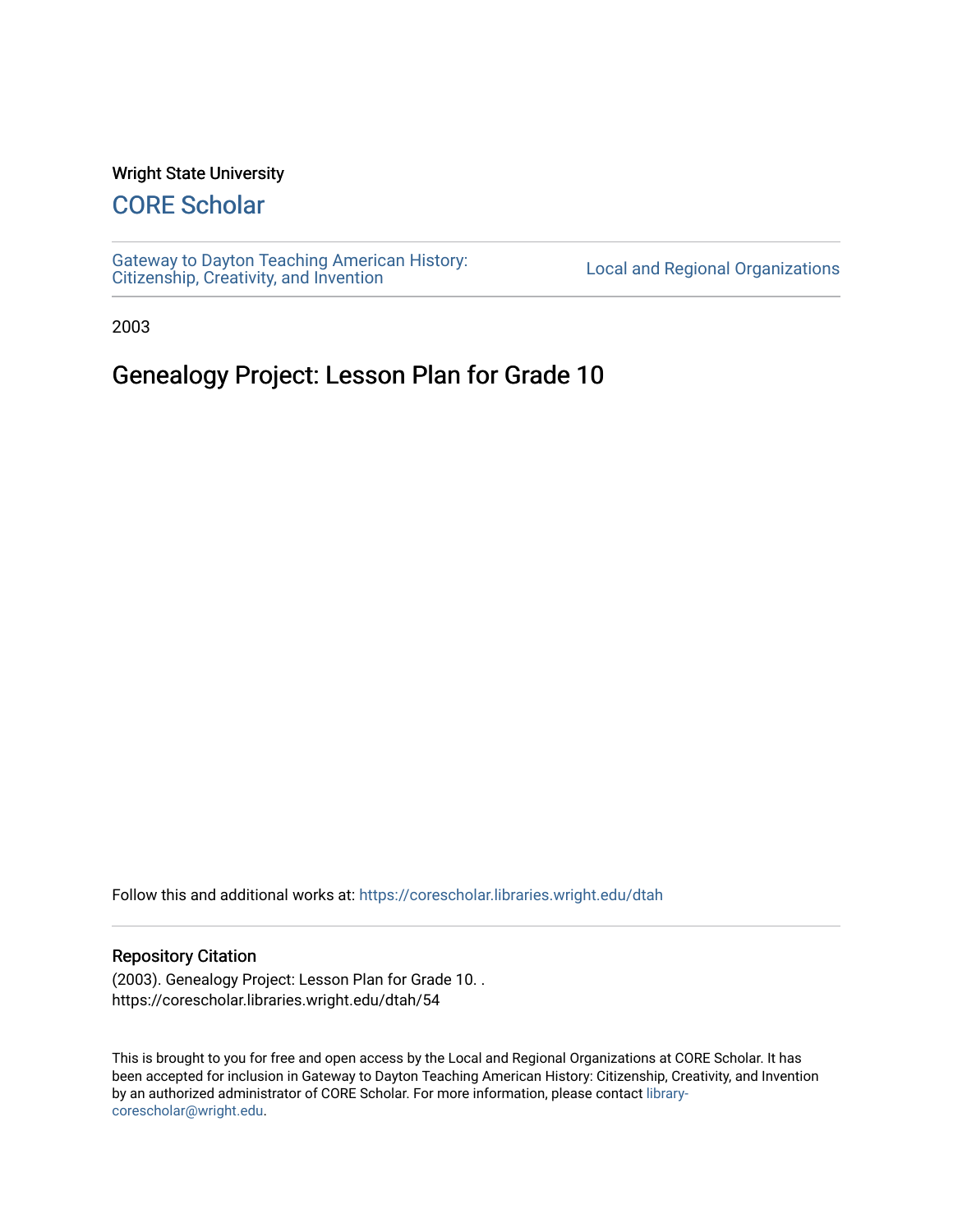#### **Lesson Plans**

#### **Genealogy Project**

**Grade(s):** 10 **Suggested Time:** 2-3, 45 minute classes

#### **Materials**

Immigration maps Genealogy worksheet Census and Genealogy records available under **Resources** Associated images

### **Core Instruction**

Teacher will discuss the amount of immigration that took place in the three waves of immigration

Class will discuss the changing nature of immigration in the 2nd wave of immigration

Teacher will describe the working and living conditions available to immigrants in urban area using the associated photographs

Teacher will discuss the push/pull factors contributing to the spread of immigration from entry ports into middle America

Class will discuss their own family history and how people record family history using the associated images

Teacher will define genealogy, review the resources available to genealogists, and the ways to research family history

Students will begin genealogy research into their own family history and complete forms as they progress

### **Follow-up Activity**

Students will finish genealogy charts

### **Assessment**

Students will be evaluated on the completion of genealogy charts and the amount of extra information gathered

### **Standards**

*History 9-10, Benchmark B:* Explain the social, political and economic effects of industrialization.

o *Indicator:* Grade 10, **GLI** 1. Explain the effects of